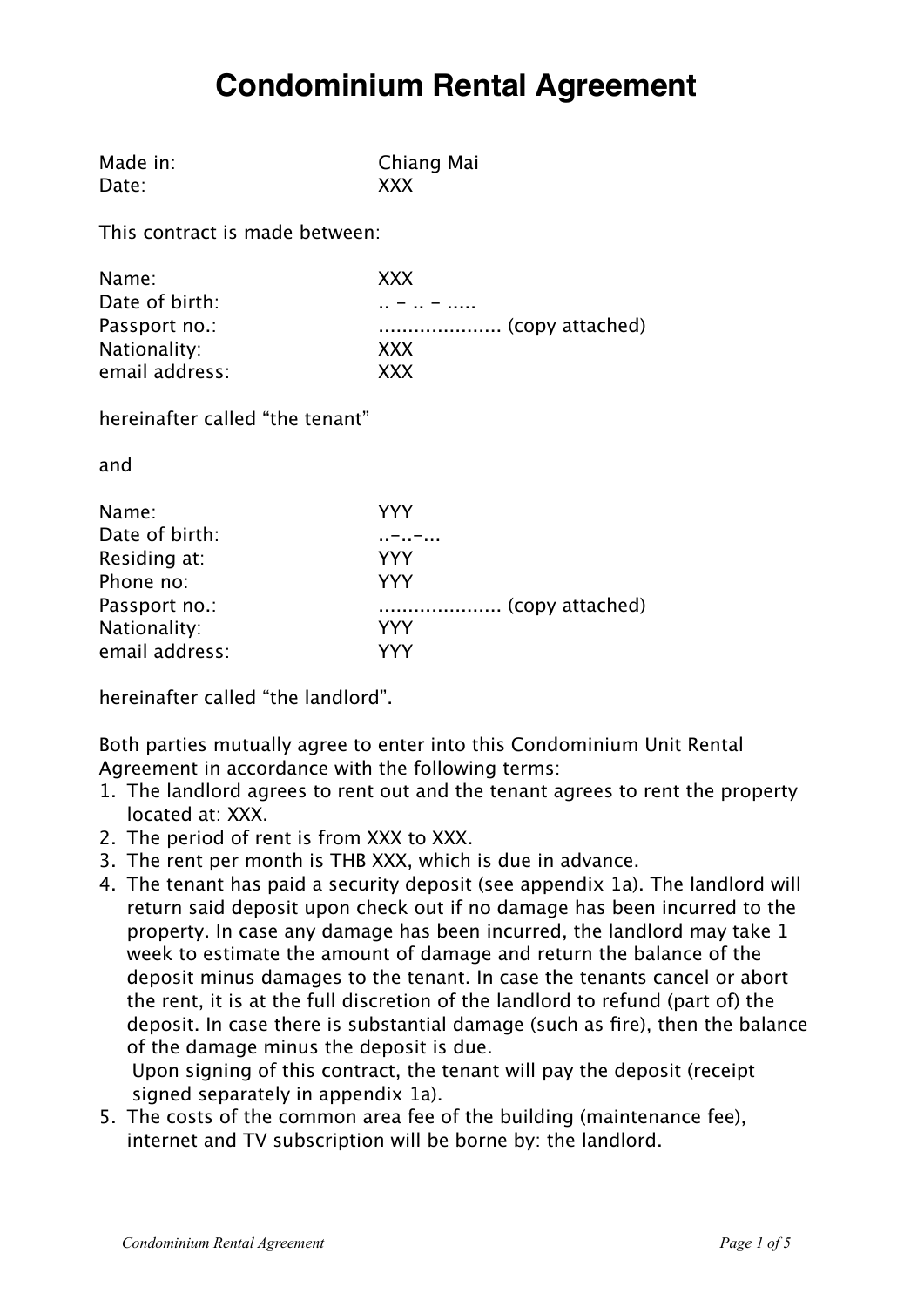- 6. The costs of the usage of electricity and water will be borne by: the tenant. Further specification in appendix 1c.
- 7. The landlord will provide the property in a clean and well-functioning condition. The landlord is not liable for (occasional / temporary) disruption by providers of electricity, water, tv and internet services.
- 8. The tenant will take proper care of the room as any person of ordinary prudence would take care of his/her own room, and will, allowing for normal wear and tear, return the property in similar condition (some basic guidelines for use and living are specified in appendix 3).
- 9. The condominium is rented out in furnished condition. A list of the main furniture included is specified in appendix 2.
- 10.The tenant is not allowed to sub-let the property.
- 11.No pets are allowed in the room. Smoking is only allowed on the balcony.
- 12.The landlord or his representative (agent/worker) may enter the room for the purpose of inspection or maintenance or to show it to new tenants after the landlord has notified the tenant, at reasonable times of the day.
- 13.Should either party fail to fulfill the obligations imposed in this contract, then the other party is authorized to terminate the contract (or enforce legal action for specific performance under the contract, including claim for damages).

This contract is made in duplicate copies. The parties to the contract having read and understood the entire contract and its appendices hereunder sign their names (if applicable, in the presence of witnesses).

Signature: …………………………… Landlord name: YYY

Signature: ………………………...... Tenant name: XXX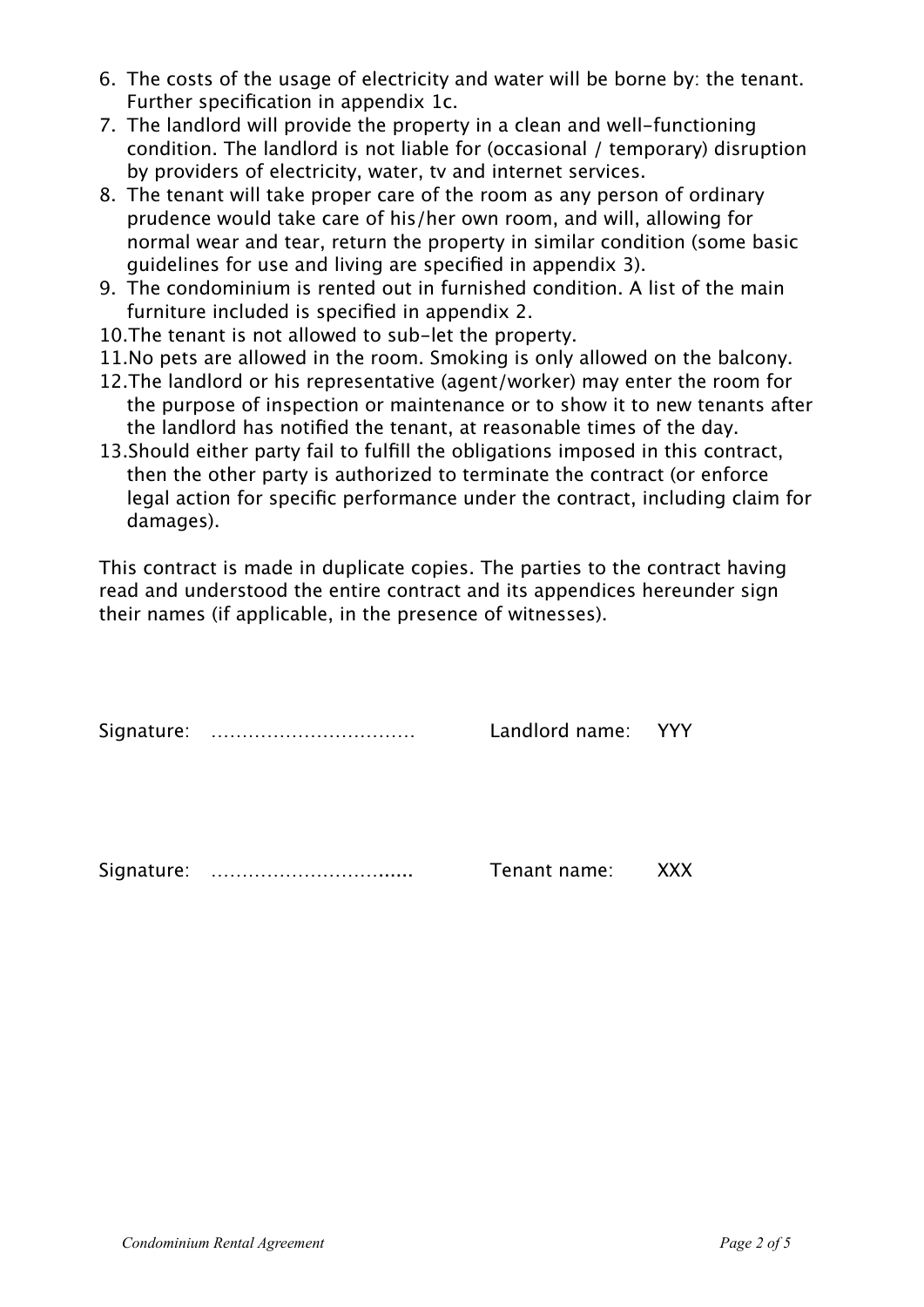## **APPENDIX 1a. Receipt for room deposit**

The tenant has paid the room deposit equal to: XXX on XXX.

Signed for receipt:

Landlord name: YYY

### **APPENDIX 1b. Receipt for rent payments**

| The tenant has paid the rent | amount  | sianed | payment channel |
|------------------------------|---------|--------|-----------------|
| XXX, 20XX – XXX, 20XX        | THB XXX |        |                 |
| XXX, 20XX – XXX, 20XX        | THB XXX |        |                 |
| XXX, 20XX – XXX, 20XX        | THB XXX |        |                 |

# **APPENDIX 1c. User charges**

#### **Electricity**

Electricity costs: to be charged monthly by meter reading at 5 baht per unit.

#### **Water**

Water costs: to be charged monthly by meter reading at 30 baht per unit.

|            | electricity |        | water   |        |
|------------|-------------|--------|---------|--------|
|            | reading     | signed | reading | signed |
| start date |             |        |         |        |
|            |             |        |         |        |
| end date   |             |        |         |        |
|            |             |        |         |        |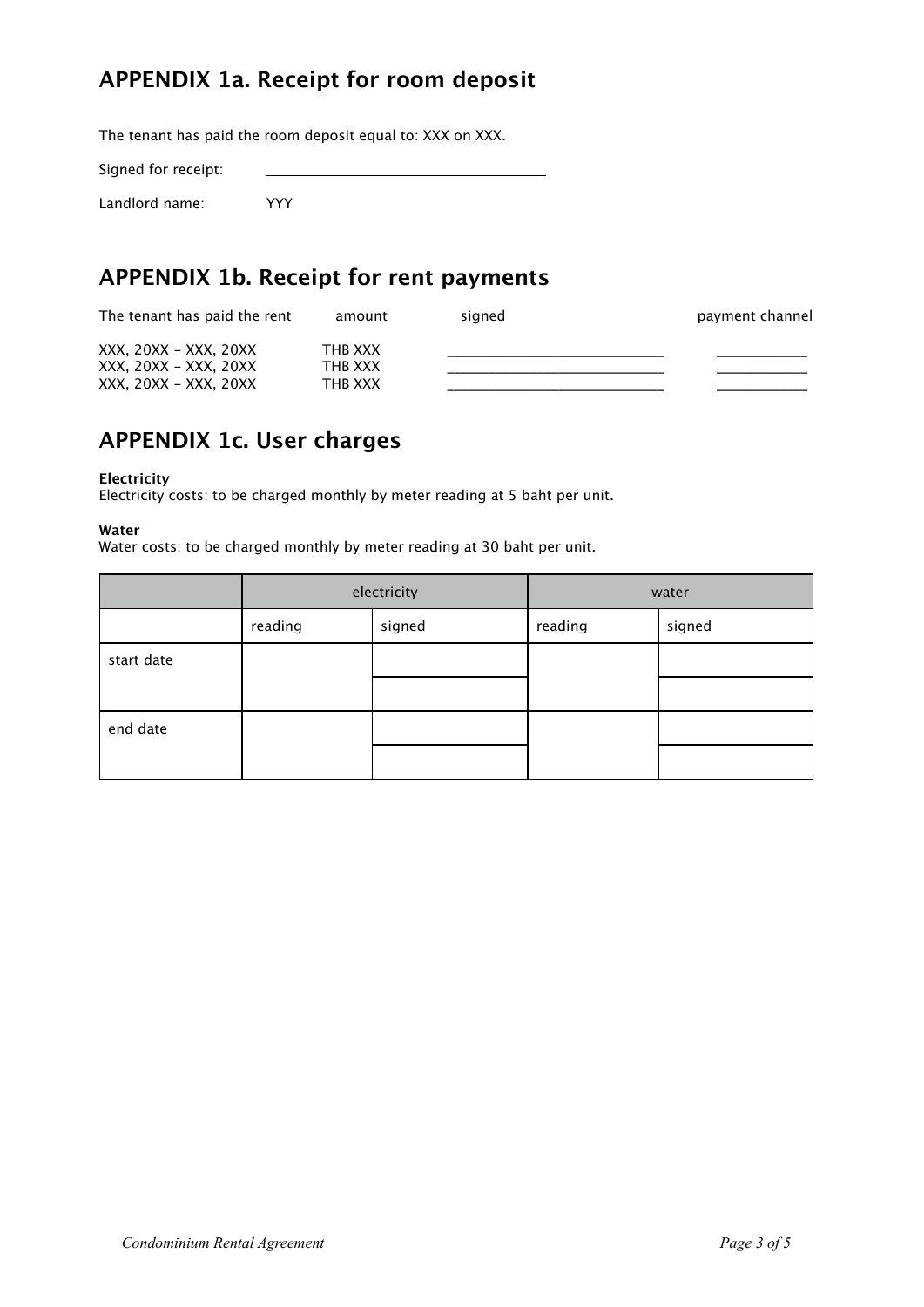# **APPENDIX 2. List of main items and furniture included**

| item                      | brand            | number                  | details                                  |
|---------------------------|------------------|-------------------------|------------------------------------------|
| kingsize bed              | Lotus            | $\mathbf{1}$            |                                          |
| bedlinen                  | Fairmade         | $\overline{2}$          | fitted sheet + 2 pillow case; flat sheet |
| sofa                      | Modern Furniture | $\mathbf{1}$            |                                          |
| refrigerator              | Sharp            | $\mathbf{1}$            |                                          |
| washing machine           | Electrolux       | $\mathbf{1}$            |                                          |
| TV                        | Samsung          | $\mathbf{1}$            |                                          |
| DVD player                | Samsung          | $\mathbf{1}$            |                                          |
| TV furniture              |                  | $\mathbf{1}$            |                                          |
| counter bar chairs        | Modern Furniture | $\overline{2}$          |                                          |
| working desk              | Index            | $\mathbf{1}$            |                                          |
| working chair             |                  | $\mathbf{1}$            |                                          |
|                           |                  | $\mathbf{1}$            | built-in                                 |
| night-stand cabinet       |                  | $\mathbf{1}$            |                                          |
| standing fan              | Hatari           |                         |                                          |
| several built-in cabinets |                  |                         | built-in                                 |
| safety box                | Sure             | $\mathbf{1}$            |                                          |
| cookers                   | Teka             | $\mathbf{1}$            |                                          |
| hood                      | Mex              | $\mathbf{1}$            |                                          |
| microwave grill           | LG               | $\mathbf{1}$            |                                          |
| ceiling fan               |                  | $\mathbf{1}$            |                                          |
| water boiler              | Mamaru           | $\mathbf{1}$            |                                          |
| coffee maker              | Philips          | $\mathbf{1}$            |                                          |
| pans                      |                  | $\overline{4}$          |                                          |
| plates, cups, glasses     |                  | several                 |                                          |
| cutlery                   |                  | several                 |                                          |
| vases                     |                  | several                 |                                          |
| dry rack for laundry      |                  | $\mathbf{1}$            |                                          |
| towels                    |                  | $\overline{\mathbf{4}}$ | big and small                            |
| key sets                  |                  | $\boldsymbol{2}$        |                                          |
| ironer                    | Philips          | $\mathbf{1}$            |                                          |
| ironing board             |                  | $\mathbf{1}$            |                                          |